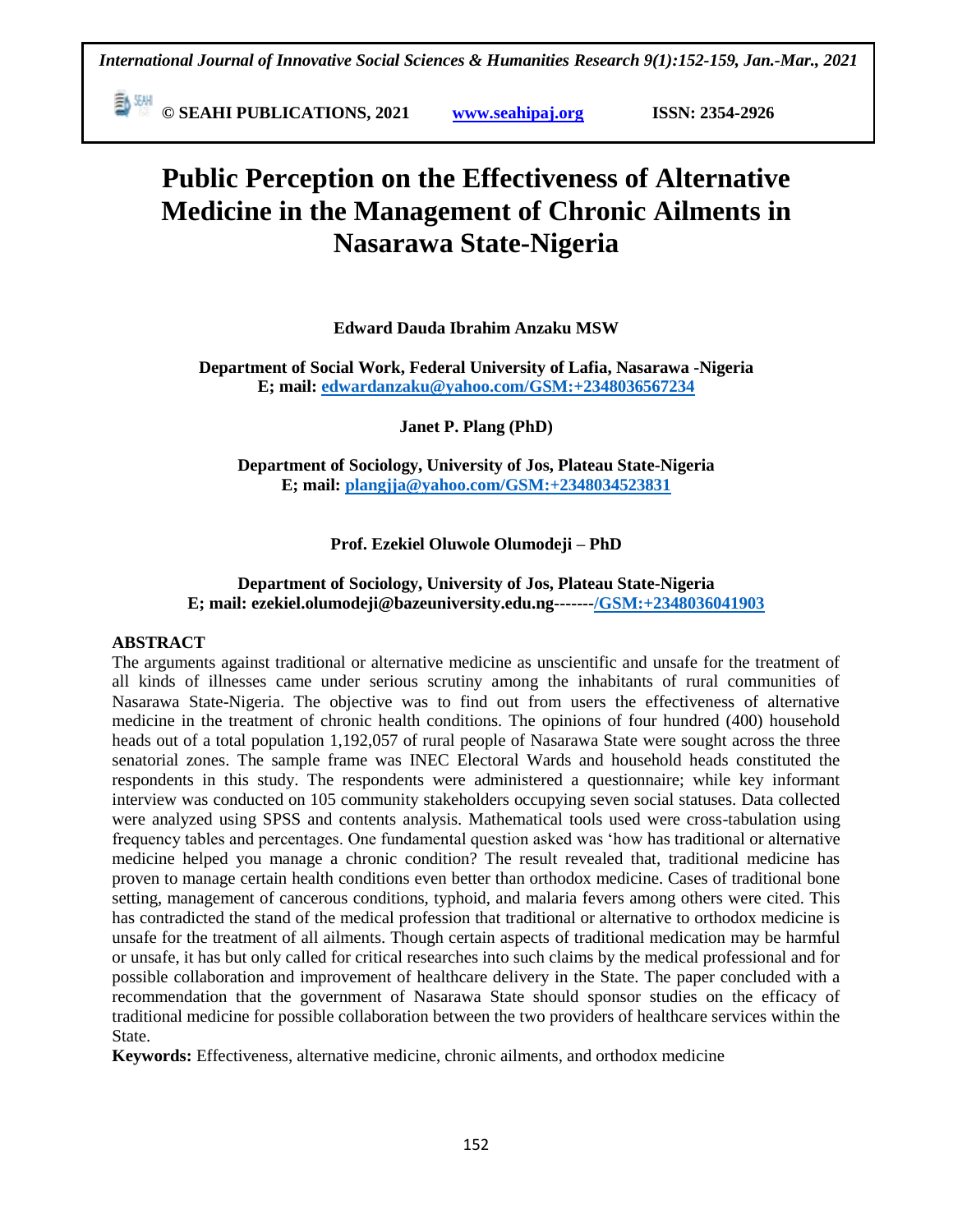### **INTRODUCTION**

Health is an asset to humanity in making a meaningful and joyous life. It is a basic necessity for coping with the challenges of living well. Given that fact, Talcott Parsons in his "Sick Role Theory", stated the need for individuals to seek healthy well-being through the right process. The right process here is seeking healthcare outside safe medication. Health by implication is precious and the foundation of all happiness and development (Adesina, 2003; Alubo 2008 & World Health Organisation WHO, 2015). The means and forms of seeking to be well may differ from person to person or even as a result of cultures or beliefs. Traditional and Orthodox or conventional medicine has co-existed among many African societies. In Nigeria, traditional medicine is used either alone or combined with orthodox medicine. In furtherance to establish this fact, Adesina (2003) linked the development of traditional medicine in many communities in Nigeria to the health challenges and needs of the people. That fact implies the means of seeking healthcare before the advent of conventional medicine. Adesina (2003) further stated that Nigeria as a nation is rich in herbal medicine and is blessed with eminent and respected herbalists (mem and women) who could attend to people with all kinds of ailments outside orthodox medicine. This fact explains the coexistence of two major healthcare providers in Nigeria with particular reference to the rural people of Nasarawa State-Nigeria. These two health providers are the traditional/alternative and conventional/orthodox.

#### **Statement of the problem**

The advent of conventional or orthodox medicine has discredited the hitherto traditional medicine in the treatment of ailments. This is founded on the fact that; traditional or alternative medicines are unscientific and treatments are based on assumptions. Tella and Iwu (1986) stated that, the conventional medicine is superior to alternative medicine because it is scientific and safe as a means of attaining good health. This argument or contention regards alternative/traditional medicine as unscientific and unsafe means of seeking health well-being; because treatments are based on assumption. This stand had been challenged with several studies conducted in the usage and healing powers of traditional/alternative medicine by the World Health Organisation (WHO, 2003), Gaylord, Norton & Curtis 2004, Korankye, 2014 & Sayer, 2019). The listed authors in their separate studies found out that traditional or alternative medicine is used all over the world and through improvements, can collaborate with orthodox medicine for better healthcare for the people. The claims of efficacy of traditional medicine as tested and used elsewhere like China, Australia, Belgium, Canada, The USA, Africa, and Nigeria is established among the rural people of Nasarawa State concerning specific health conditions. For instance, the paper sought the perception of the rural populace of Nasarawa State on the effectiveness of herbal medicine on chronic health conditions like cancer, traditional bone setting, hypertension, epilepsy, diabetes among other chronic health conditions.

Although traditional medicine has long been in use, there is little systematic evidence regarding its safety and effectiveness. The evolution of traditional medicine has been influenced by cultural and historical conditions, making systematic evaluation difficult, since factors such as the philosophy and theory which underlie its use must be taken into account. The absence of evaluation has in turn slowed down the development of regulation and legislation. Also, there is a lack of cooperation and sharing of information among countries as to the regulation of herbal products on the market. A national expert panel of the United States National Institutes of Health concluded in 1997 that clear evidence that needle acupuncture treatment is more effective and has fewer side-effects for certain symptoms than conventional treatments. In Germany and the United Kingdom and Northern Ireland, 70% and 90%, respectively, of pain clinics use acupuncture. Traditional medicine has also been used in the treatment and care of such lifethreatening illnesses like Malaria and AIDS. In Ghana, Mali, Nigeria, and Zambia, herbal medicines are the first-line treatment for more than 60% of children with a high fever. Studies in Africa and North America have shown that up to 75% of people living with HIV/AIDS use traditional medicine alone or in combination with other medicines for various symptoms or conditions (WHO, 2003). The usage of alternative or traditional medicine across the world is no longer in question but what is in doubt is the problem associated with using it and the impact on the well-being of the users. For instance, traditional medicine is used as a first-line treatment for more than 60% of children with fever in Nigeria, but the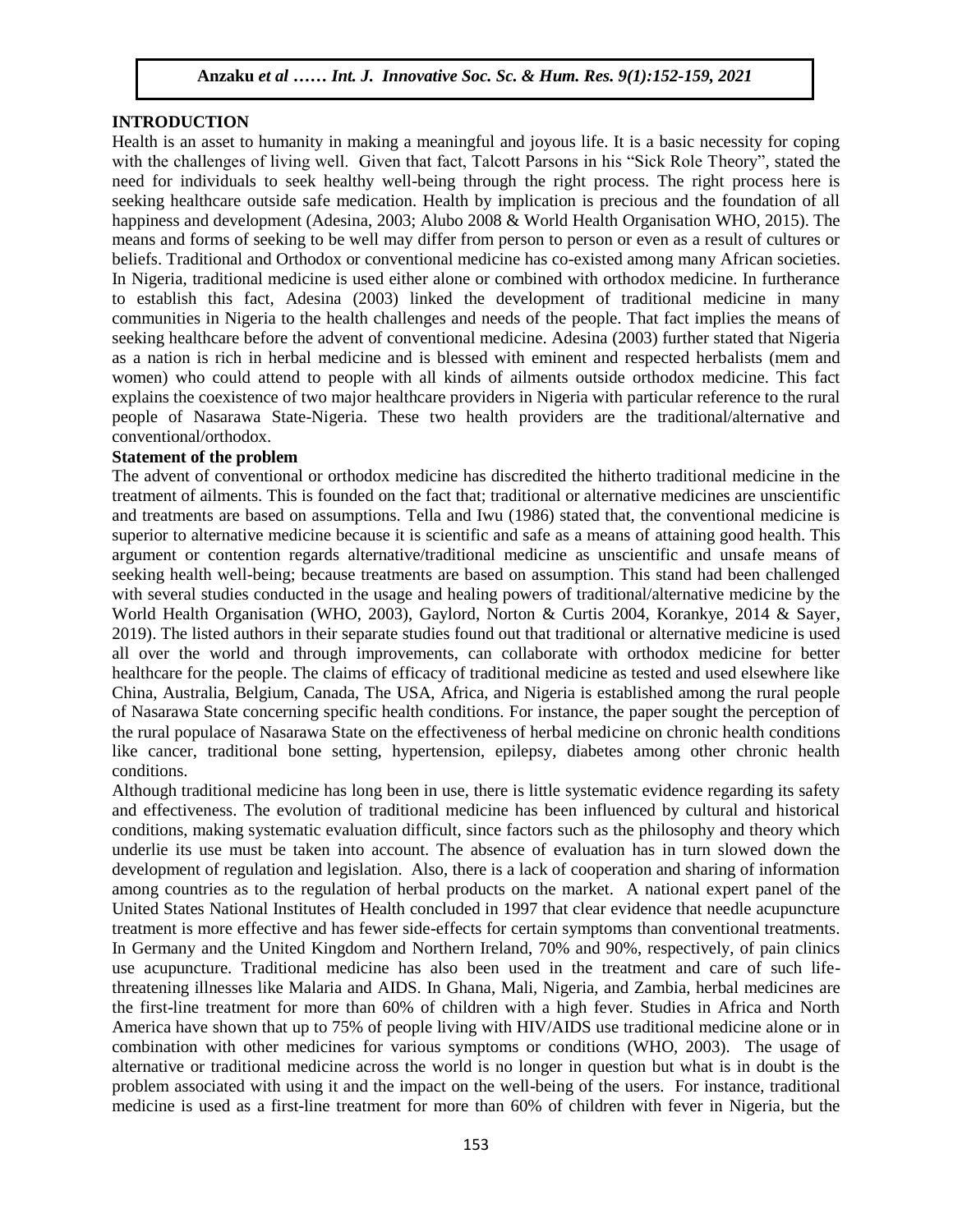effect on the overall well-being of the children is not stated. It is a well-known fact that all medicines (traditional and orthodox) alike have side effects. However, society is only critical on the side effects from traditional or alternative medicine. This has to do with the orthodox view of the approved method of healthcare. The treatment of cancer using herbal roots has been approved as a better option than chemotherapy (Sayer, 2019). According the author, Ginseng may work better than Chemotherapy and Radiation. Ginseng is a powerful health tonic; known for thousands of years. This has been confirmed by new research results by (Sayer, 2019); that ginseng and other cancer stem cell killing plants may provide highly effective cancer treatments. The need to also confirm this fact in the case of the rural people of Nasarawa State has called for the study that culminated in this paper.

**Research Questions:** Two research questions are answered in this paper**.** 1) How is traditional medicine acknowledged and used among the rural people in Nasarawa State? 2) How effective is traditional medicine in healing of chronic ailments?

#### **An Operational Definition of Keywords**

**Effectiveness:** In the context of this paper, efficacy is the power of traditional herbs or alternative medicine to successfully manage ill-health experienced by the people. The reliability of the traditional remedy in the treatment of chronic health conditions has proven and placed alternative medicine over orthodox in the treatment of certain health conditions. For instance, Sayer (2019) stated that, ginseng tonic from ginseng roots is a better option than chemotherapy in the management of cancer.

**Alternative medicine:** In this study, refers to any form of medication other than the formal health centres, hospitals or cottage hospitals meant towards achieving health wellbeing which may be medical, psychological, and social. The herbal medication under this study includes visiting and taking herbs, roots, and barks of trees, ointment, and all forms of herbal remedies as prescribed by herbalists, or the self-medication using herbal remedies. Others under this category are traditional bone setters and traditional birth attendants (TBAs). Spiritual medication, considered in this study includes visits to Churches, Mosques, and Traditional shrines, for prayer, fasting, consulting diviners, and offering of sacrifices. The researcher is interested in finding out community-issues that could lead to or hinder a community-based integrated healthcare system that ensures wholistic care for the rural populace of Nasarawa State.

**Chronic Ailments:** In the sense of this paper, refers to a health condition that can only be managed for some time. Such a condition has no cure but can only be managed to attain some level of relief. As a variable, a chronic condition is discussed in line with terminal illnesses suffered by the people of Nasarawa State. This includes: Heart failure, Hypertension, Diabetes, Leukemia/sickle cell anemia, HIV/AIDS, Hepatitis, Various types of cancer, Brain tumor/epilepsy, Asthma, Liver cirrhosis, Kidney disease, Ectopic pregnancy, Erectile dysfunction amongst others. How alternative medicine helps in these health conditions has left much to be considered in respect to effectiveness of traditional medicine.

### **Empirical Review**

Traditional medicine has developed in various communities in Nigeria in response to the health needs of the people (Adesina, 2013). The implication of Adesina"s contention regarding traditional medicine is the need to develop a collaborative healthcare system for better and holistic care. This is necessary as it complements orthodox/Western medicine. World Health Organisation (WHO, 2015) and Alubo (2012) also affirmed that better health is central to human happiness and well-being. The two authors also stressed the importance of health as a factor in development. WHO (2015) and Alubo (2012) contention however, differed from that of Adesina (2003) as they considered better health through orthodox/Western medicine (approved means) of health service. Several reasons such as cost/poverty [\(Friedman,](http://www.oneillinstituteblog.org/author/eric-f/) 2017); distribution of health facilities and inadequate personnel, attitudes of health personnel, non-availability of medical social workers to attend to psycho-social patients, traditional and cultural beliefs amongst others have been advanced by writers for patronizing herbal or alternative medicine. Korankye (2014), explains the situation regards the distribution of social services and infrastructure in rural areas. The country's rural women and men depend on agriculture for food and income and 90 per cent of Nigeria's food is produced by small-scale farmers who cultivate small plots of land and depend on rainfall with no capacity for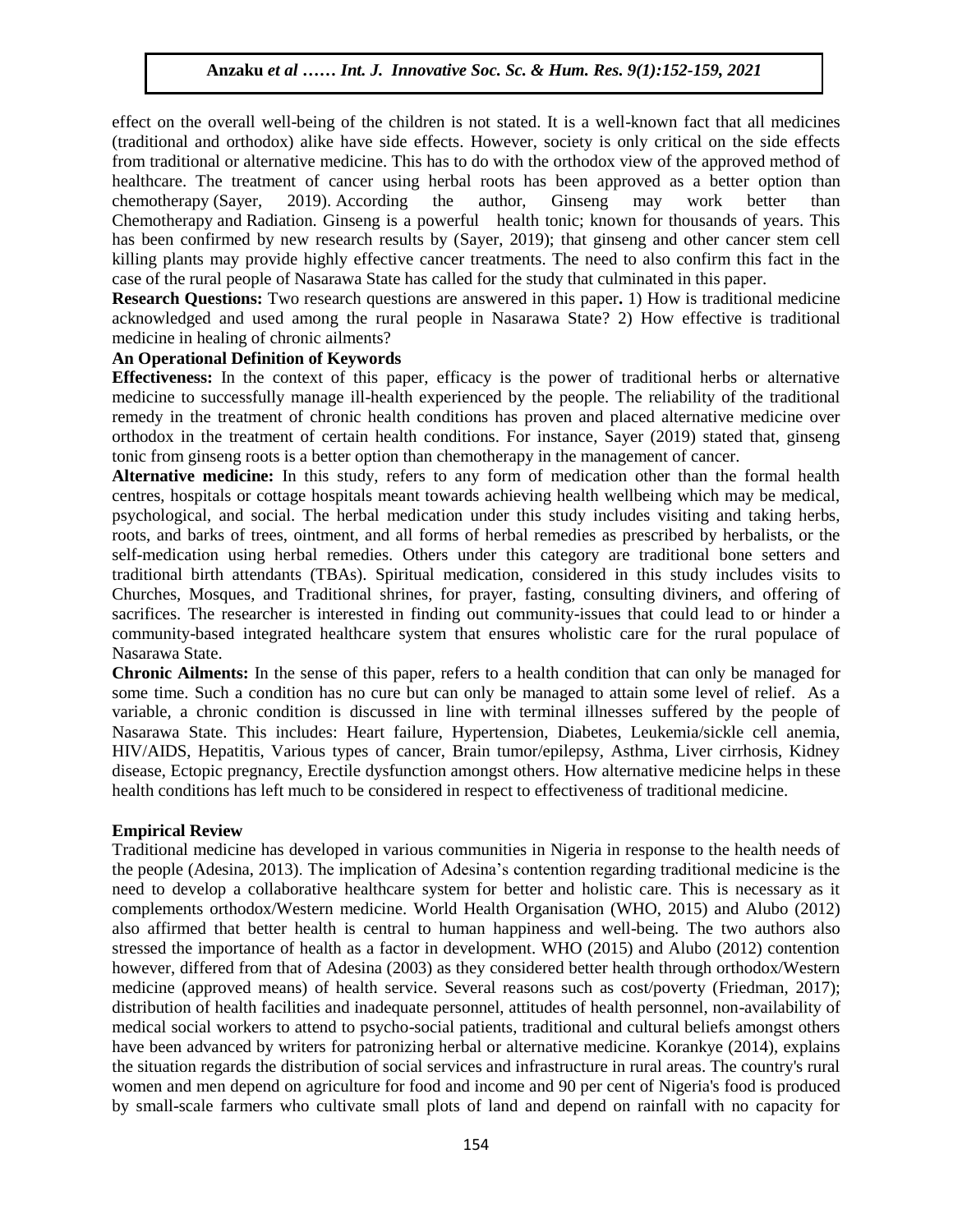irrigation systems. Sayer (2019) in his study of ginseng; made an optimistic conclusion that, ginsenosides may be considered as a good drug candidate for cancer treatment than chemotherapy. The patronage of traditional medicine has come as a result of loss of confidence in the efficacy of orthodox/western medicine (Ann, 2013). Ekeopara and Ugoha (2017) attributed this loss of confidence in orthodox medicine to drug counterfeiting, drug reactions and the affordability and accessibility of traditional healthcare delivery. From the empirical literature, one sees continuously arguments between two providers of healthcare services. While the argument is on, the issue of the claim of effectiveness of traditional medicine was given little attention. Only Sayer (2019) attempted to carryout a study on ginseng roots and was optimistic of its effectiveness in managing cancer.

## **Theoretical Framework**

The paper used the Parsonian sick role theory and belief model to explain health-seeking behaviour. This theory and model have been experimented in several health-related researches and confirmed to be reliable in explaining health-seeking behaviour.

**The Sick Role Theory-** is concerned with the social aspects of becoming ill and the privileges and obligations that come with it. Essentially, Parsons (1951) argued that a sick individual is not a productive member of a society and therefore, this type of individual is exempted from normal functions because he/she is unable to carry out the required tasks. Sickness in this sense impedes the individual"s social functioning. Notwithstanding, the sick must search for a cure, whether in orthodox or alternatives. While the sick role theory focuses on treating a patient and excusing him or her from certain responsibilities, it is also considered important for society to provide reasonable accommodations for those with illness and disability so that they can be included as possible into the plan of the society/family. In this context, health care becomes necessary, but the means to access this health care and its availability are not the concern of the theory. Indeed, it was observed that the aspect of Parsons" Sick role model is important where the sick person's role of really willing to get well matters in any healing process. Psychologically it helps to ensure healing.

**The Health Belief Model (HBM)**: The Health Belief Model (HBM) is one of the first theories of health behaviours, put forward by social psychologists (Hochbaum, Rosenstock and Kegels 1950). The health belief model proposes that a person's health-related behaviour depends on the person's perception of four critical areas: the severity of a potential illness, the person's susceptibility to that illness, and the benefits of taking a preventive action, and the barriers to taking that action. HBM has the following concepts/ constructs: Perceived susceptibility, perceived severity, perceived benefits and perceived costs. The model also sees personality variables such as patient satisfaction, and socio-demographic factors as modifying factors. The model assumes that a person's beliefs and attitudes about health behaviours influence his/her actions just as much as the knowledge of the consequences of these behaviours. It also assumes that everyone has access to equal amounts of information on the illness or disease; and that cues to action are widely prevalent in encouraging people to act and that "health" actions are the main goal in the decision-making process. The benefit of this model is that it helps us to remember that people"s health choices are based not only on rational thought, but also on emotions, habits, social conditioning, and personal preference. Thus, it opens our eyes to what might be more effective social teaching methods around healthy habits.

# **METHODOLOGY**

The study used an inductive research method. This has to do with meeting and administering a questionnaire to selected respondents. Also, key informant interview was conducted to complement data from the questionnaires. This was done to triangulate the two methods of data collection and by extension verify the results. Four hundred (400) respondents were drawn from a total population of 1,192,057 rural people of Nasarawa State using Yamane (1967) sample size determination formula. A key informant interview was conducted on selected social statuses within the communities selected. Data was collected through face-to-face interaction with the respondents. Data collected were analysed using SPSS and contents analysis.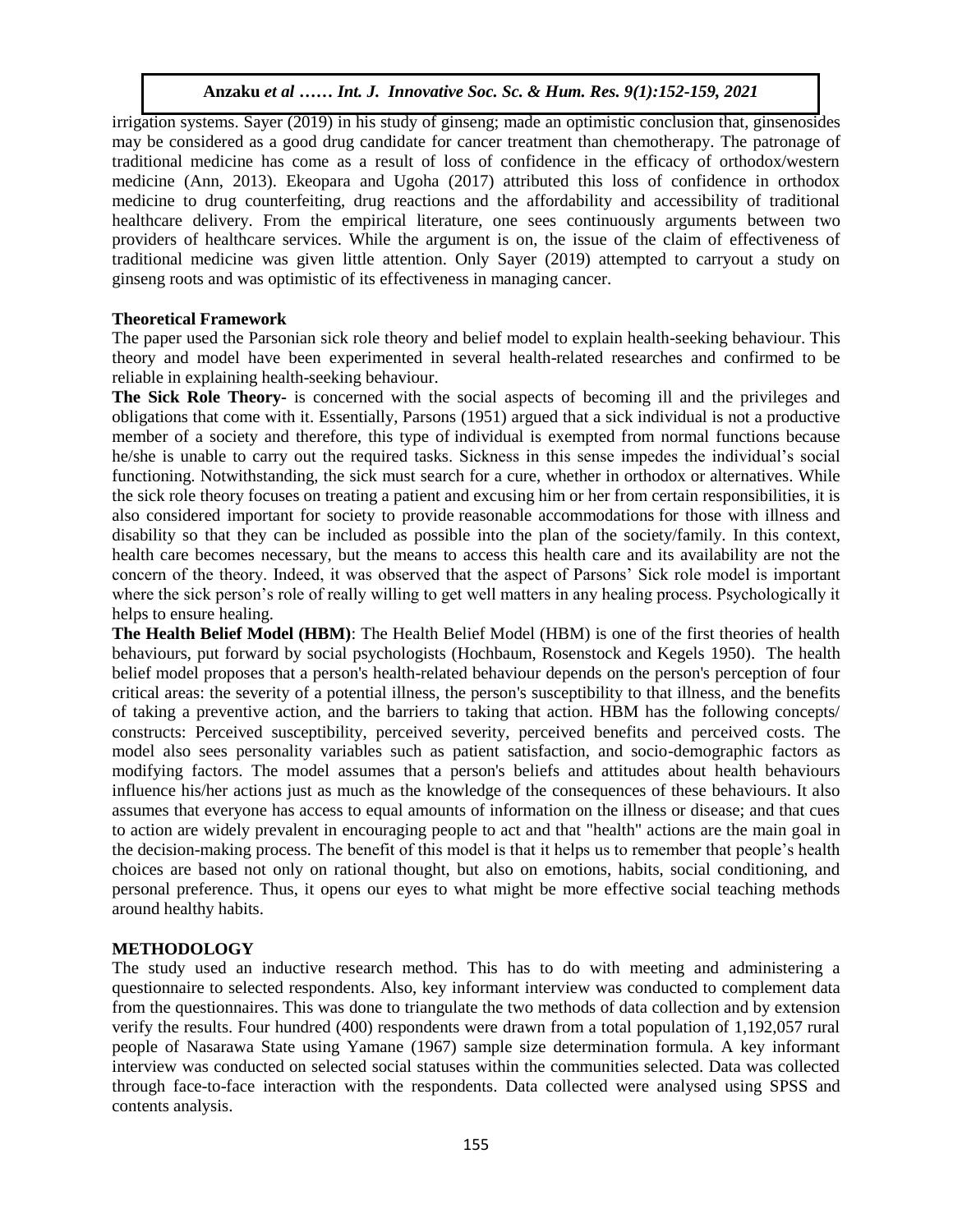## **FINDINGS**

#### **Table 1: Knowledge and Use of Orthodox and Alternative Medicine**

| Use and frequency                                                     | Responses |       |                |       |
|-----------------------------------------------------------------------|-----------|-------|----------------|-------|
|                                                                       | Yes       | $\%$  | N <sub>0</sub> | $\%$  |
| Knowledge of alternative and orthodox medicine                        |           |       |                |       |
| I know where orthodox health care services are provided               | 394       | 96.34 | 15             | 3.66  |
| I also know where herbal or alternative medical services are provided |           | 86.59 | 55             | 13.41 |
| Frequency of Usage of alternative and orthodox medicine               |           |       |                |       |
| I use alternative healthcare some times                               | 279       | 68.30 | 130            | 31.71 |
| I use alternative healthcare often                                    | 339       | 82.93 | 70             | 17.00 |
| I use orthodox healthcare some times                                  | 344       | 84.15 | 65             | 15.85 |
| I use orthodox healthcare often                                       | 349       | 85.37 | 60             | 14.63 |

The summary of the responses in Table 1; confirmed that majority of the respondents have a clear knowledge of both alternative and orthodox medicine. Most of the respondents also acknowledged the usage of both healthcare systems. The table also shows an overwhelming majority of the respondents confirming the use of alternative and orthodox medicine. This revelation agrees with Adesina (2003 & 2013), on the use and importance of herbal or traditional medicine. The presence of Primary Health Centres in all the political wards in Nasarawa State complies with the Alma Atta Declaration of 1978 and the adoption by the Federal Ministry of Health in Nigeria. It makes it possible for people to trek to the nearest Health Centre, where orthodox healthcare services are available. In many rural communities also, there are Private Clinics, Chemists, and Patent Medicine Stores where orthodox medicines are dispensed to those who need them. Despite the presence of primary healthcare services in almost all the communities within the research setting, a good percentage of the respondents (N=354 or 86.59%) still used alternative/herbal medicine.

The result from an in-depth interview was in agreement with that of the questionnaire. Almost all respondents during the interview acknowledged knowledge and usage of herbal or alternative medicine at one point in time. For instance, most of them (N=98 or 93.3%) declared that they use traditional/herbs to treat even malaria, before sometimes going to the hospital. One of the respondents during the interview session stated that: "I sometimes start with the hospital for treatment of ailments, but when it failed, I recourse to herbal medicine". This is a confirmation of dual loyalties in health-seeking behaviour. This confirms the tenets of both the Health Belief Model and Parsons" sick role theory- that individuals would likely utilize any form of healthcare service when they believe it will heal them from an ailment. The step taken to even find and receive treatment from a particular healthcare service is a function of wish would provide a cure from an ailment. This dual loyalty may explain the existence of the two healthcare providers within communities in Nasarawa State.

| S/No           | <b>Ailments</b><br>better<br>managed<br>by<br>traditional<br><b>alternative</b><br><sub>or</sub> | Rating $(\% )$ |       |           |       |           |      |  |
|----------------|--------------------------------------------------------------------------------------------------|----------------|-------|-----------|-------|-----------|------|--|
|                | healthcare system                                                                                | <b>SA</b>      | A     | <b>UD</b> | D     | <b>SD</b> | Mean |  |
|                | Cancerous health conditions                                                                      | 19.32          | 68.70 | 3.42      | 3.91  | 4.65      | 3.94 |  |
| 2              | Bone setting                                                                                     | 20.05          | 67.97 | 9.54      | 1.71  | 0.73      | 4.05 |  |
| 3              | Hypertension                                                                                     | 11.98          | 68.70 | 4.65      | 5.13  | 9.54      | 3.68 |  |
| $\overline{4}$ | <b>Diabetes</b>                                                                                  | 18.34          | 57.46 | 13.20     | 8.56  | 2.44      | 3.81 |  |
| 5.             | <b>Hepatitis</b>                                                                                 | 22.98          | 55.75 | 17.60     | 2.44  | 1.22      | 3.91 |  |
| 6              | Epilepsy/brain tumor                                                                             | 8.07           | 33.50 | 1.47      | 22.49 | 34.47     | 2.59 |  |
| 7              | <b>HIV/AIDS</b>                                                                                  | 0.00           | 4.89  | 1.22      | 52.81 | 41.08     | 1.94 |  |
| 8              | kidney disease                                                                                   | 3.18           | 12.47 | 1.47      | 25.67 | 57.21     | 1.79 |  |

#### **Table 2**: **Effectiveness of alternative medicine in the management of some chronic health conditions**

\***SA=Strongly Agree; A=Agree; UD=Undecided; D=Disagree; SD=strongly disagree**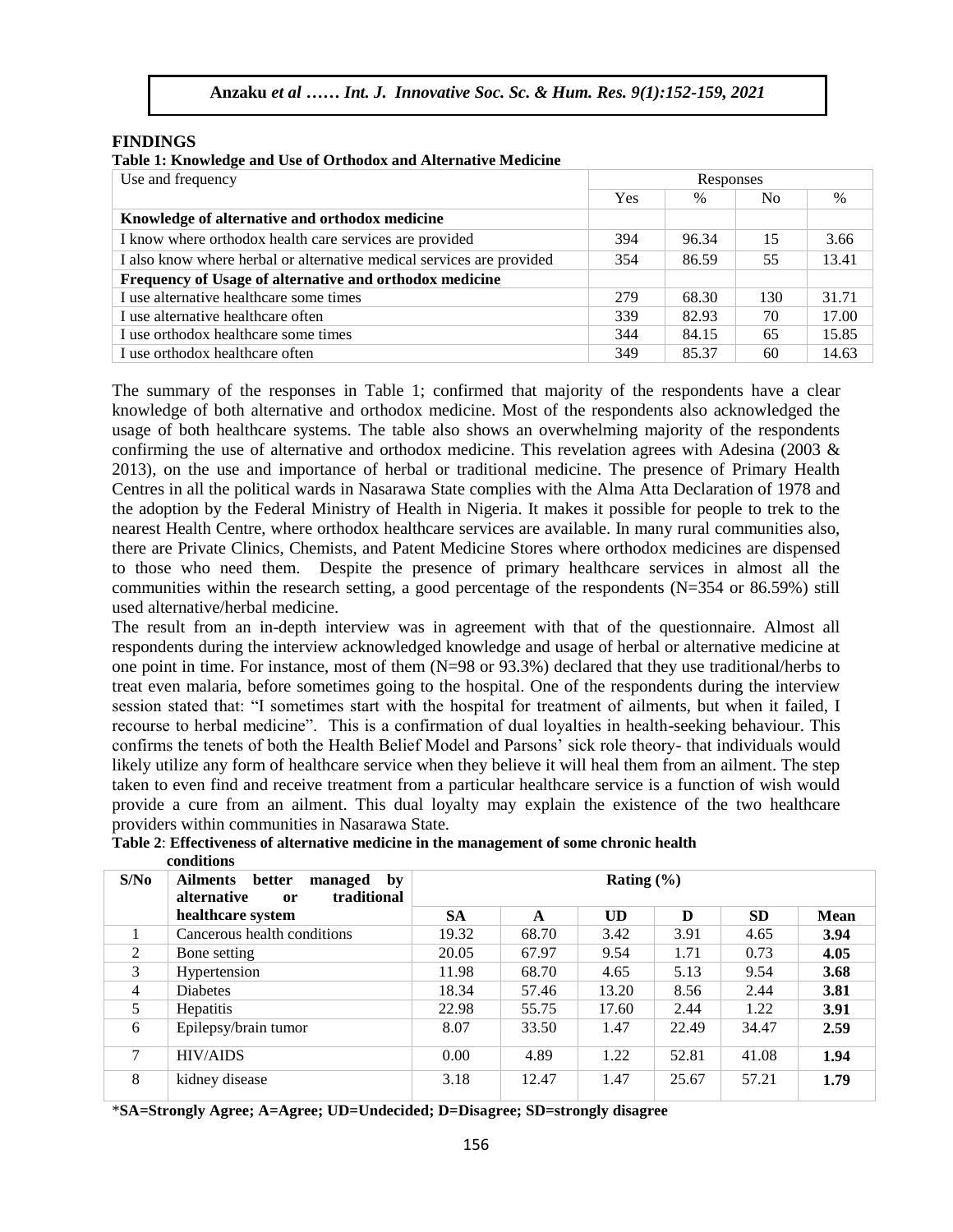Table 2 is the perception of rural people of Nasarawa State on ailments that alternative to orthodox medicine is considered more effective in treatment. From the table, five ailments (Cancerous health conditions, Bone setting, Hypertension, Diabetes, and Hepatitis) are opined by the people to be better managed by herbal or alternative medicine.

In an interview with respondents, on why they use the alternative (herbal) medication in the presence of orthodox care services, most of the Pastors, Imams, Traditional rulers, Principals and Headmasters interviewed stated that (this use of herbal remedies) was occasioned by ailments that the hospital could not cure completely. The ailments mentioned in this category included: hypertension, bone setting and all kinds of cancer, among others. They believed that the herbal remedy was a better option in the management or treatment of these health conditions. However, other secondary reasons were; the cost of orthodox medical services, long process and time before treatment, unfriendly attitudes of some health personnel, availability and cheap alternative options, and Individual belief" and existing "cultural" traditions. Even though some of the Health personnel in charge of the respective Primary Healthcare Centres were negatively disposed to using herbal remedies, others accepted using herbal tea from lemon grass and a combination of herbs to treat malaria and other feverish conditions. Individual belief that herbal drugs are safe and the culture associated with the treatment of certain diseases make many rural dwellers to look up to "alternative" medication. In other words, on the feeling of sickness (symptom), rural people would first look for the usual herbs for treatment, and may even have to change the first herb to another one if the first one fails. In this context, orthodox medication may become a last resort if the herbal ones failed. This is in consonance with the World Health Organization's (World Bank & W.H.O. 2017) and Akeju, Oladipo, Vidler, Akinwande, Gbenon and Lalere (2016) findings that "beliefs system" and culture that influence traditional ways of treatment of sicknesses are major factors in health seeking behaviour amongst rural populations across developing countries of the world.

On whether, there are physical evidence of betterment in this regard, the respondents obliged that successful cases of bone setting abound around as proves. Whether the processes are physical or mystical, most of the respondents (N-87 or 83%) explained they are not in position to state. For example, a respondent who was a beneficiary of traditional bone setting testified of how his two legs were to be amputated due to car accident if not for traditional bone setter who salvaged the situation. The cases of this nature included a claim of healing from HIV/AIDS through prayer and or herbal medication. The attestations from respondents in this study confirm earlier studies in herbal/alternative medicine by Sayer (2019), on how tonic from ginseng roots was used to manage cancer. Furtherance to Sayer (2019), Awade, Houetengnon, Djrolo, Gbenon and Lalere (2015), Gaylord, Norton and Curtis (2004) and WHO (2003); in their separate studies confirmed the use of alternative to orthodox in treatments of ailments. In this study however, the importance of recognising traditional bone setting in healthcare system just as Traditional Birth Attendants (TBAs) in the delivery process was stressed by respondents.

The result revealed that alternative medicine is been used inter-changeably by the rural population of Nasarawa State. Secondly, alternative medicine is able to manage certain ailments such as cancer, hypertension, bone setting, and hepatitis among others. These ailments are associated with conditions that are not curable especially by the orthodox healthcare system. The implication of this revelation is a pointer to the need for Nasarawa State to re-examining its health policy for an inclusive healthcare system.

# **DISCUSSION**

On the effectiveness of alternative medicine, the findings in this paper revealed that, there are certain disease conditions that orthodox medication was unable to provide long lasting solution but that, alternative medicine does. The result also revealed that, alternative medicine is been used interchangeably by the rural population of Nasarawa State. This was confirmed when respondents said that alternative or traditional medicine was effective in the management of ailments such as cancer, hypertension, bone setting, hepatitis among others. These ailments are said to be ailments that orthodox medicine is unable to cure completely. This finding is in consonance with the findings by Titus,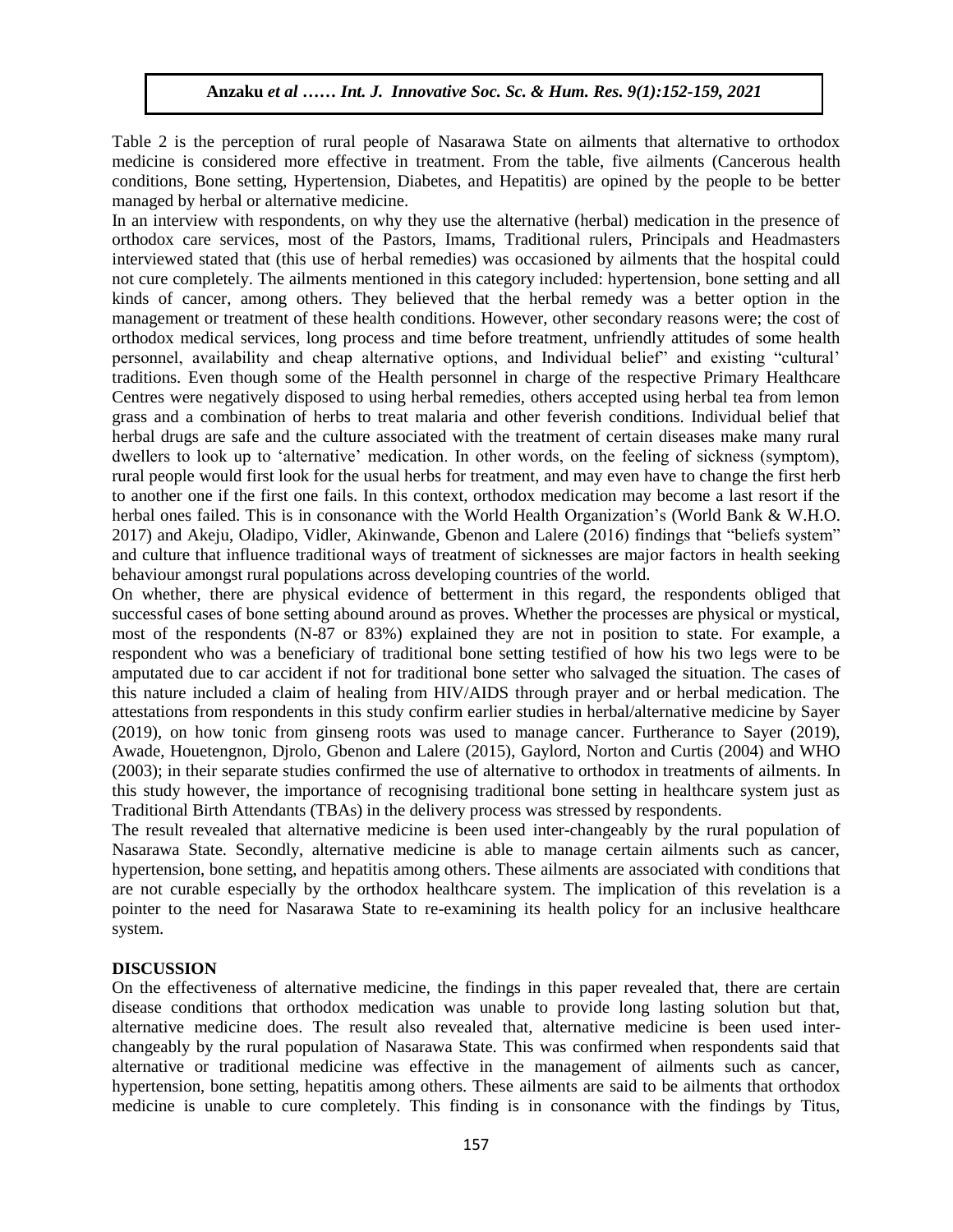A definition and Adeniyi  $\alpha$  and Adeniyi is finding a finding and health seeking  $\alpha$  finding  $\alpha$  (the **Anzaku** *et al …… Int. J. Innovative Soc. Sc. & Hum. Res. 9(1):152-159, 2021*

Health Belief Model) that, a person's health-related behaviour depends on the person's perception of four critical areas: the severity of a potential illness, the person's susceptibility to that illness, and the benefits of taking a preventive action, and the barriers to taking that action. This has proved orthodox health provider wrong on the assertion that alternative medicine is ineffective in treatment of illnesses. The implication of this revelation is a pointer to the need for Nasarawa State to re-examining its health policy for an inclusive healthcare system.

#### **CONCLUSION**

The need for serious considerations regard collaboration between traditional and orthodox health providers for all-round health care in Nasarawa State is inevitable. Though the study is not a laboratory study, the test of efficacy can be done. However, the effectiveness of traditional medicine in treating chronic ailments has been proved; based purely on the views of the respondents and evidence of cases of cure put forth during the study. The need for the test for efficacy may be needed to confirm the result from rural communities in Nasarawa State; and this can only be done through a medical laboratory test.

#### **RECOMMENDATIONS**

- i. Nasarawa State government should consider the possibility of sponsoring researches on traditional medicine to verify the claims of efficacy.
- ii. Establish research Centre to test-run possible collaboration between the two providers of healthcare services.

#### **REFERENCES**

- Adesina, S. K. (2013). Traditional medical healthcare in Nigeria.http:/www.google.co m/serach? hl=en-GB&redir-----es---, Retrieved January 2013
- Akeju, D. O. Oladapo, O. T., Vidler, M. Akinmade, A. A., Qureshi, R. Solarin, M. &Adetoro, O. O. (2016). *Determinants of health care seeking behaviour during pregnancy in Ogun State*. Abeokuta: Biomed Central Ltd.
- Alubo, O. (2008). Ontological response to illness in Africa. *Jos Journal of Social Issues*, 6, 1- 6
- Ann, A. (2013). Incorporating traditional medicine into Nigeria's health system/peoplessdailyng.com/incurprating-traditional/RetrivedJanuary2013
- Awede, B., Houethegnon, P., Djego, J. G., Djrolo, F., Gbenon, J.& Laleye, A. (2015). Effects of lophira lanceolata and of three species of gardenia leave aqueous extracts on blood glucose and lipids in Wister rat. *Journal of Physiology and Pharmacology Advances; 5, 757-765*
- Ekeopara, C. A. and Ugoha, A. M. I. (2017). The contributions of African traditional medicine to
- Nigeria's healthcare system. IOSR Journal of humanities and Social Science: 22(5.4) pp 32-43/www.iosrjournals.org
- Friedman, G. (2017). Economic Analysis of Single Payer in Washington State: Context, Savings, Costs, Financing: health is a human right. [https://wholewashington.org/wp](https://wholewashington.org/wp-content/uploads/2018/08/WW-fiscalstudy-executive-summary.pdf)[content/uploads/2018/08/WW-fiscalstudy-executive-summary.pdf](https://wholewashington.org/wp-content/uploads/2018/08/WW-fiscalstudy-executive-summary.pdf)
- Korankye, A. A. (2014). Causes of poverty in Africa: A review of literature. *American International Journal of Social Science, 3(7), 147- 153*
- Norton, A. Conway, T.& Foster, M. (2001). Social protection concepts and approaches: Implications for policy and practice in international development. *Working Paper143,* London: Overseas Development Institute
- Parsons, T. (1951). *The Social System*. in Strecher, V. J. & Becker, M. H. (1994). The Health Belief Model and HIV Risk Behaviour Change. in R. J. & Peterson J. L. (Eds.),
- preventing *AIDS: Theories and methods of behavioural interventions* (pp 5-24). New York, NY: Plenum Press
- Sayer, Ji. F. (2019). Ginseng may work better than chemo and radiation. Available: *Journal of Green Medical Information.com; Assessed:* 2.2.2019